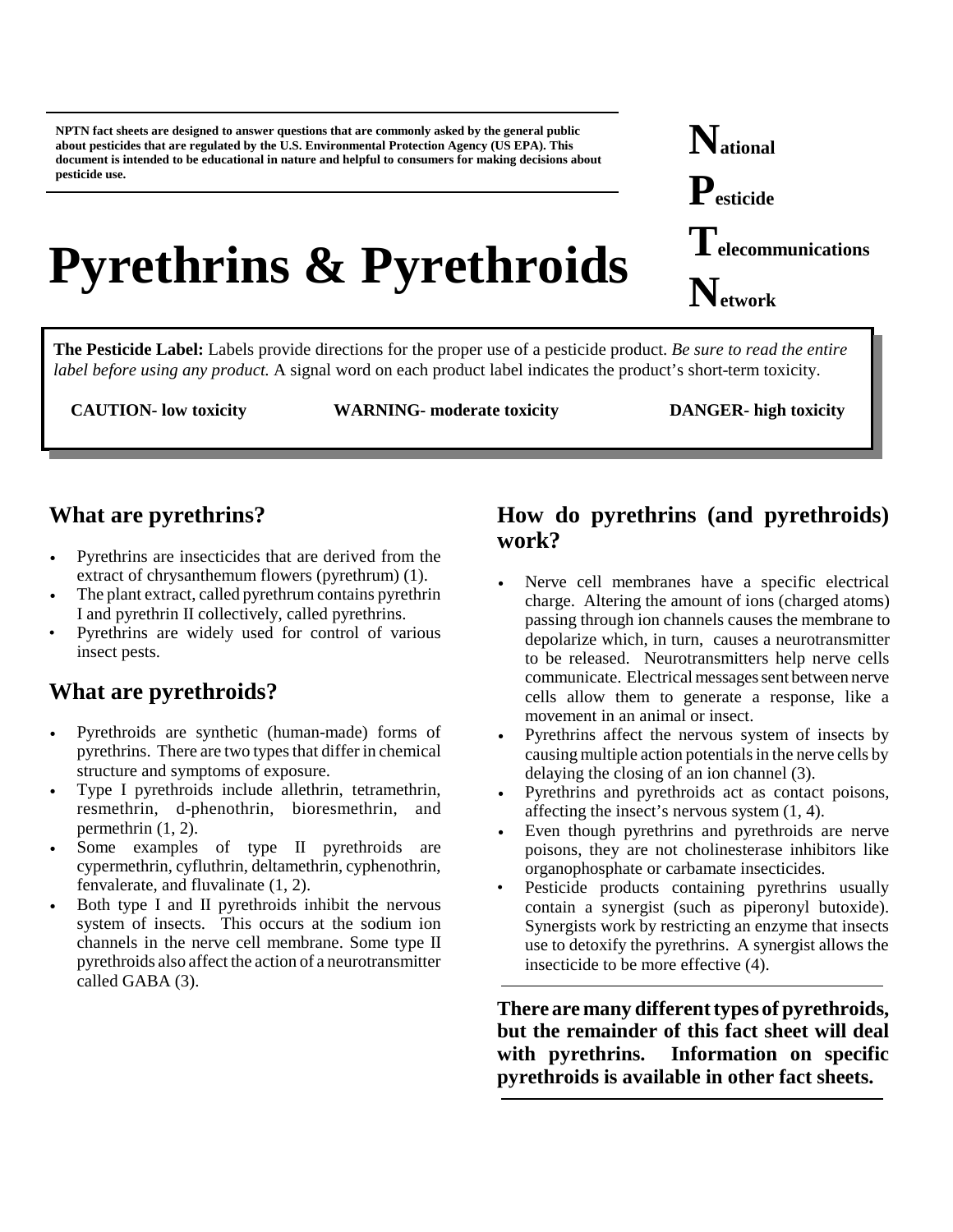## **What are some types of products that contain pyrethrins?**

- indoor bugbombs or foggers
- human head-lice treatments
- pet flea sprays
- **Dragon**
- Drione
- Pyrenone
- Pyrocide

# **How toxic are pyrethrins?**

#### **Animals**

- Pyrethrins are one of the least poisonous insecticides to mammals (2).
- Rats fed high doses (1,000 milligrams per kilogram of body weight or mg/kg) of pyrethrins showed liver damage  $(5)$ .
- **•** Rats exposed to pyrethrins exhibited difficulty or rapid breathing, incoordination, sprawling of limbs, tremors, aggression, sensitivity to external stimuli, twitching, and exhaustion (6). See box on **laboratory testing.**

#### **Humans**

- Inhaling pyrethrins can cause coughing, wheezing, shortness of breath, runny or stuffy nose, chest pain, or difficulty breathing (7).
- Skin contact can cause a rash, itching, or blisters (7).

**Laboratory Testing**: Before pesticides are registered by the U.S. EPA, they must undergo laboratory testing for short-term and long-term health effects. In these tests, laboratory animals are purposely fed a pesticide at high doses to cause toxic effects. These tests help scientists judge how these chemicals might affect humans, domestic animals, and wildlife in cases of overexposure. When pesticide products are used according to the label directions, toxic effects are not likely to occur because the amount of pesticide that people and animals may be exposed to is low compared to the doses fed to laboratory animals.

Effects of pyrethrins on human health and the environment depend on how much pyrethrins are present and the length and frequency of exposure. Effects also depend on the health of a person and/or certain environmental factors.

## **Do pyrethrins cause sensitization?**

#### **Animals**

- The crude pyrethrum (initial plant extract) contains about 30 to 35 percent pyrethrins and about 50 percent impurities (2, 5).
- Various extracts from pyrethrum flowers have caused allergic contact dermatitis in sensitized and unsensitized guinea pigs (8). The commercially refined extract, which is present in insecticides today, did not produce any allergic reactions in guinea pigs (8, 9).
- Sensitization sometimes occurs in some individuals after a single exposure which causes either an asthmatic condition or a skin rash or inflammation. After the initial exposure to the sensitizing agent, the sensitized individual responds to a dose smaller than the initial dose.

#### **Humans**

In one study, a person with a history of allergic contact dermatitis experimentally exposed to crude pyrethrum developed contact dermatitis, although this may have been caused by impurities in the extract (10).

## **Do pyrethrins break down and leave the body?**

#### **Animals**

Pyrethrins are low in toxicity to mammals because they are quickly broken down into inactive forms and pass from the body in the urine and feces (2, 5).

#### **Humans**

- Pyrethrum (the plant extract) may be absorbed by the digestive tract and the lungs. However, it is poorly absorbed through the skin (5).
- Based on animal studies, any amount of pyrethrins absorbed by humans would be expected to be rapidly excreted. Therefore, it is unlikely that pyrethrins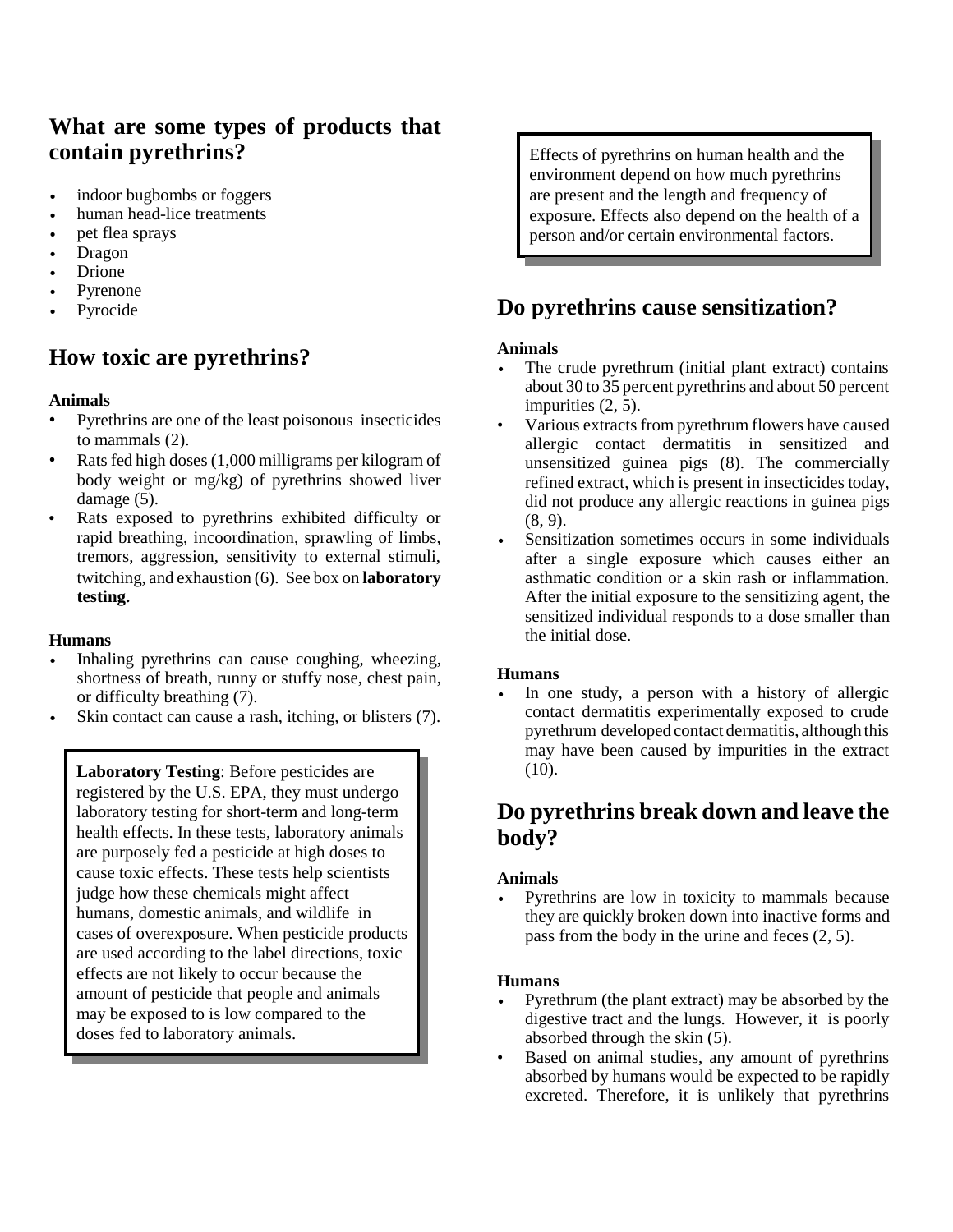would accumulate in humans.

# **Are pyrethrins likely to cause cancer?**

### **Animals**

- **•** In one study, rats were fed moderate to very high doses (100, 1000, or 3000 mg/kg) of pyrethrum (the plant extract) for 104 weeks. There was an increase in the non-cancerous (benign) thyroid tumors in females exposed to all doses and in males exposed to high to very high doses (11).
- In the same study, some females fed high doses (3000 mg/kg) of pyrethrum developed ovarian and benign liver tumors and males exposed to high doses (3000 mg/kg) developed benign parathyroid tumors and benign skin lesions.
- In another study, rats were fed low doses (up to 10) mg/kg) of pyrethrins, flavoring agents, and other pesticides showed no increase in tumors (6).

#### **Humans**

- **•** Scientists have no data from work-related, accidental poisonings, or epidemiological studies that indicate whether or not pyrethrins are likely to cause cancer in humans.
- Initially, the Health Effects Division Carcinogenicity Peer Review Committee (CPRC) at the US EPA recently reviewed the carcinogenicity data of pyrethrins in animals and decided that they showed carcinogenicity. However, the CPRC could not classify pyrethrins into a carcinogenicity group until some of the tissue specimens from rats and mice were re-read. Subsequently, the CPRC will perform a second review of the carcinogenicity of pyrethrins (11).

**Cancer:** The U.S. EPA has strict guidelines that require testing of pesticides for their potential to cause cancer. These studies involve feeding laboratory animals large daily doses of the pesticide for up to 2 years. These animals are compared with a group of animals that did not receive the chemical. Animal studies help show whether a chemical is a potential human carcinogen. If a pesticide does not cause cancer in animal tests, then the EPA considers it unlikely the pesticide will cause cancer in humans.

## **Do pyrethrins cause reproductive problems or birth defects?**

#### **Animals**

- Rabbits fed moderate doses (up to 90 mg/kg) of pyrethrins during a sensitive period of pregnancy had normal litters (5).
- Rats fed very high doses (5000 mg/kg) of pyrethrins for three weeks before their first mating produced low birth weight pups (5).
- There were no birth defects in pups of rabbits exposed to pyrethrins (12).

#### **Humans**

There are no epidemiological, work-related or accidental exposure data on the potential of pyrethrins to cause reproductive problems or birth defects.

## **What happens to pyrethrins in the environment?**

#### **Soil**

• Pyrethrins have a soil half-life of  $12 \text{ days}$  (13). They have an extremely low pesticide movement rating because they bind tightly to the soil (13). See box on **half-life.**

#### **Photodegredation**

Pyrethrins are unstable in light or air (2). Pyrethrins are rapidly degraded in sunlight at the soil surface and in water.

**Half-life** is the time required for half of the compound to degrade.

| 1 half-life  | $=$ | 50% degraded |
|--------------|-----|--------------|
| 2 half-lives | $=$ | 75% degraded |
| 3 half-lives | $=$ | 88% degraded |
| 4 half-lives | $=$ | 94% degraded |
| 5 half-lives | $=$ | 97% degraded |

Remember that the amount of chemical remaining after a half-life will always depend on the amount of the chemical originally applied.